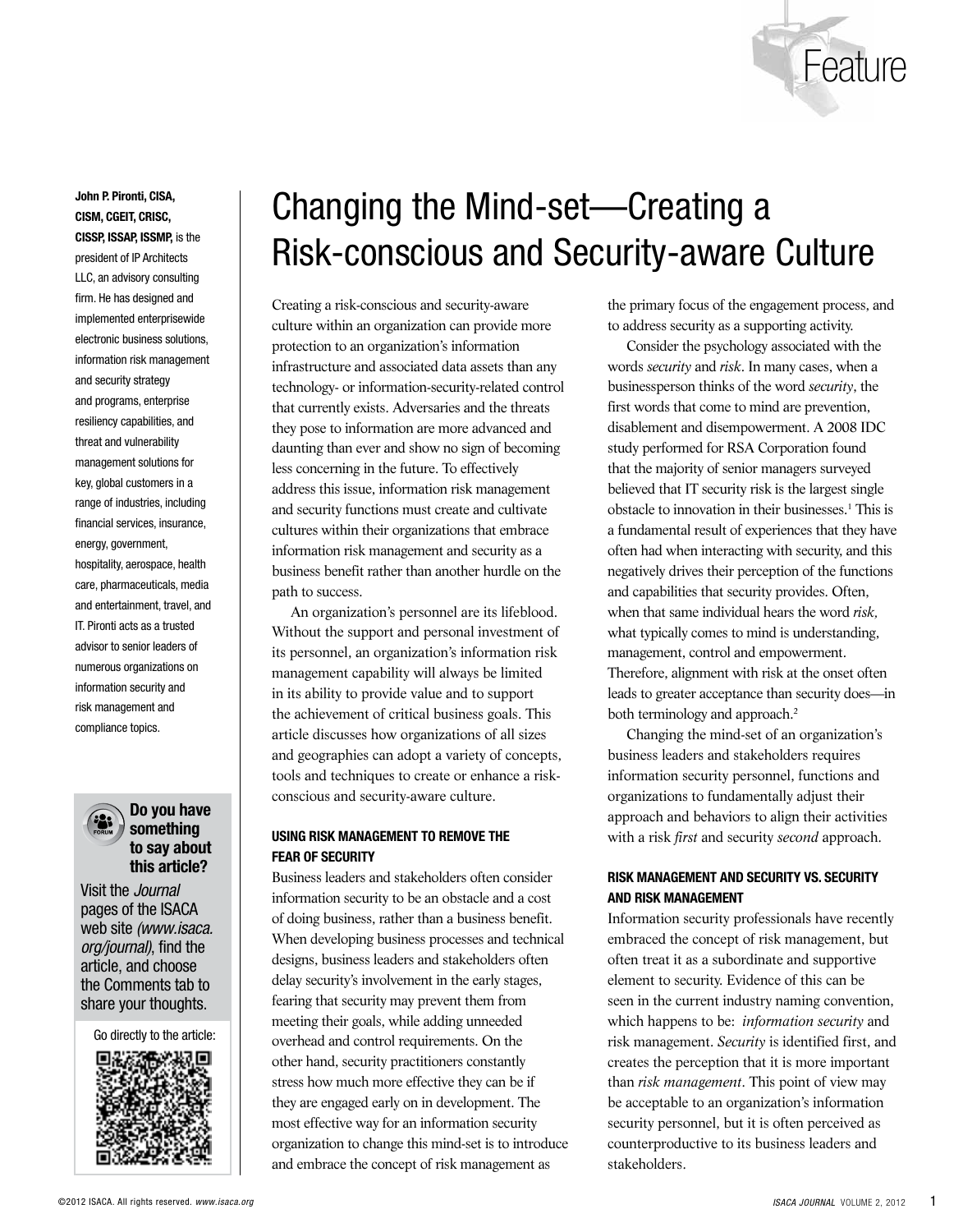To properly align with business requirements and expectations, the naming convention and approach that makes more sense is *information risk management and security*. This simple change in name and significant change in approach allows the business leadership and stakeholders to first evaluate the risk associated with their information infrastructure and associated data assets, and to then identify the level of security that is acceptable and required for the organization's protection and risk appetite.

#### **BUSINESS AND INFORMATION RISK PROFILE**

It is important to implement tools that enable business leaders and stakeholders to understand their risk appetite and risk management requirements as well as parameters needed to align and manage their business activities in relation to those risks. A key tool that can be used to create a risk-conscious and security-aware culture is the business and information risk profile. This profile establishes the bounds of acceptable loss, compromise, disruption or disablement of key and material business functions, individuals, activities, information and processes for an organization. An organization's business and information risk profile also provides a framework and limits to which the information risk management and security teams can align their own activities to ensure that business expectations are met.

The information risk management and security functions of the organization can use the opportunity to assist in the development of these profiles as an occasion to frame themselves as advisors and consultants to the business. They can identify information threats to the organization and quantify the likelihood and business impact of threats if they are realized. They can also identify, develop, implement and maintain information security control objectives and controls to align with the risk tolerances established by the business and information risk profile. Following this process can result in the information risk management and security functions being viewed by business leaders as empowering both information resources and protective functions.

#### **FIGHTING THE HYPE CYCLE**

Fear, uncertainty and doubt (FUD) has traditionally been the primary methodology used by information security personnel and vendors to convince organizations to invest in information security tools and capabilities. Security personnel

# **Enjoying this article?**

• Read *Creating a Culture of Security*.

### *www.isaca.org/research*

• Learn more about, discuss and collaborate on information security management, information security policies and procedures, and risk management in the Knowledge Center.

## *www.isaca.org/Knowledge-Center*

often cause individuals within organizations to feel irresponsible if they do not follow security's directives. Individuals often feel intimidated by warnings from information security personnel of attacks that may or may not be realized by the organization. While this has historically caused short-term gains, the long-term outcome typically results in security personnel being avoided and mistrusted. This is also one of the primary reasons why security personnel are often viewed as obstacles to success rather than valued assets.<sup>3</sup>

When creating a risk-conscious and security-aware culture, it is important to resist the temptation to use FUD to drive adoption of points of view and controls. Instead, other techniques such as threat and vulnerability analysis should be used to provide meaningful data and analysis-driven information about the probability and business impact of attack scenarios. This allows the intended audience to have a better understanding of why a concern exists, and it allows for the formation of stakeholders' own conclusions about the quality of the analysis, the level of concern and the degree of protection that is appropriate.

#### **SECURITY BY COMPLIANCE—FEAR THE AUDITOR MORE THAN THE ATTACKER**

Before a road map to achieving a risk-conscious and securityaware culture can be developed, it is important to recognize a common roadblock to success.

In many cases, organizations have adopted a securityby-compliance approach as a result of a fear of the auditor/ examiner, rather than a fear of the attacker. An example of this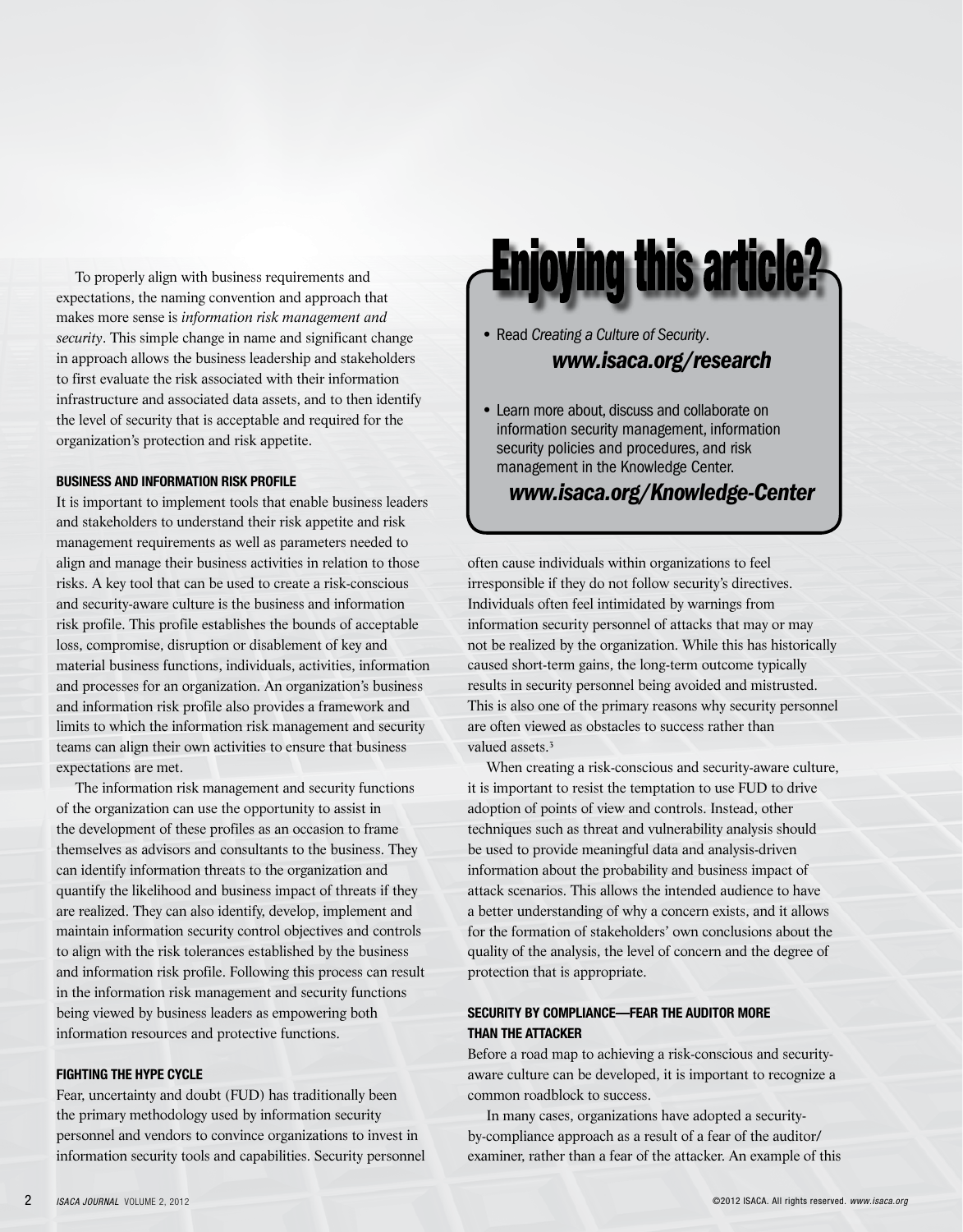can be found in studies associated with spending on obtaining and maintaining compliance with the Payment Card Industry Data Security Standard (PCI DSS) compared to spending on other information security initiatives. These studies often show that spending on PCI-DSS-related activities often grows, while spending in other information security areas is often reduced even though the benefits may actually result in a more effective information security posture. This can result from a combination of increasing internal and external compliance requirements, as well as providing a way for the business leadership and stakeholders to push back on information security organizations and personnel in relation to proposed requirements and activities believed to be unnecessary.

Security-by-compliance has become a common approach to information security activities in organizations and one of the key mind-sets and cultural behaviors that must be changed.

Unfortunately, many information security organizations and personnel abused the newfound power granted to them by business leaders when information security became an important consideration during the first decade of the 2000 millennium. Frequently, they forced their will on the businesses leaders and stakeholders they supported, often requiring the introduction of numerous performancehindering and, in some cases, business-debilitating information-security-related controls and requirements. They did so based on their perception of what was required to properly secure the information infrastructure and data assets of their organizations instead of using a threat-driven and data-supported approach. Often, they used FUD to convince their business leaders and constituents to follow their guidance or face the prospect of being successfully exploited by hackers.

These same organizations and their business leaders then found themselves skeptical of the requirements being forced upon them. They quickly realized that the attacks and vulnerabilities (from which they were warned to protect themselves) were mostly industry hype and were rarely realized. Information security personnel created and promoted the perception of threat instead of using data-driven intelligencebased threat and vulnerability analysis to identify and quantify realistic threats. Information-security-related regulations and standards (and related audits) have empowered business leaders to push back on information security organizations and

professionals. Leaders often believe that external regulations and standards, such as PCI DSS, provide an unbiased template for the requirements and level of investment that they need to implement in order to provide effective information security for their organizations. They have also recognized that unlike hacker attacks that have fluctuating probabilities of occurrence and varying degrees of business impact, there are known negative consequences and outcomes of not being in compliance with external requirements—consequences including fines and reputational concerns.

Compliance to internal and external IT security requirements can be a positive benefit to organizations and should be seen as the beginning and not the end of the IT security journey. When changing the culture of an organization, it is important to impress upon the organization that being compliant with external regulations, standards and guidelines will assist it in passing audits and examinations, but may not comprehensively address its needs for critically

Being<br>with<br>regul Being compliant with external regulations… may not comprehensively address its needs.

important security controls. Unfortunately, in the event of a successful attack and a resultant compromise of an organization's information infrastructure or data assets, the court of public opinion, as well as many legal courts, may not accept compliance as

a comprehensive or effective approach to information risk management and security. **cds.**<br>effective<br>curity.

#### **POLICIES AND STANDARDS FIRST; CONTROLS AND TECHNOLOGY SECOND**

When changing culture in organizations, it is important to formally document, publish and drive awareness of information risk management, security expectations and control objectives in advance of their use. These expectations and requirements are most often found in the information risk management and security policies of organizations.

Many business leaders and stakeholders are distrustful of information risk management, security control objectives and associated controls that are presented to them as requirements by individuals and are not based on published policies and standards that have been adopted by the organization. Often, their perception is that these objectives and controls are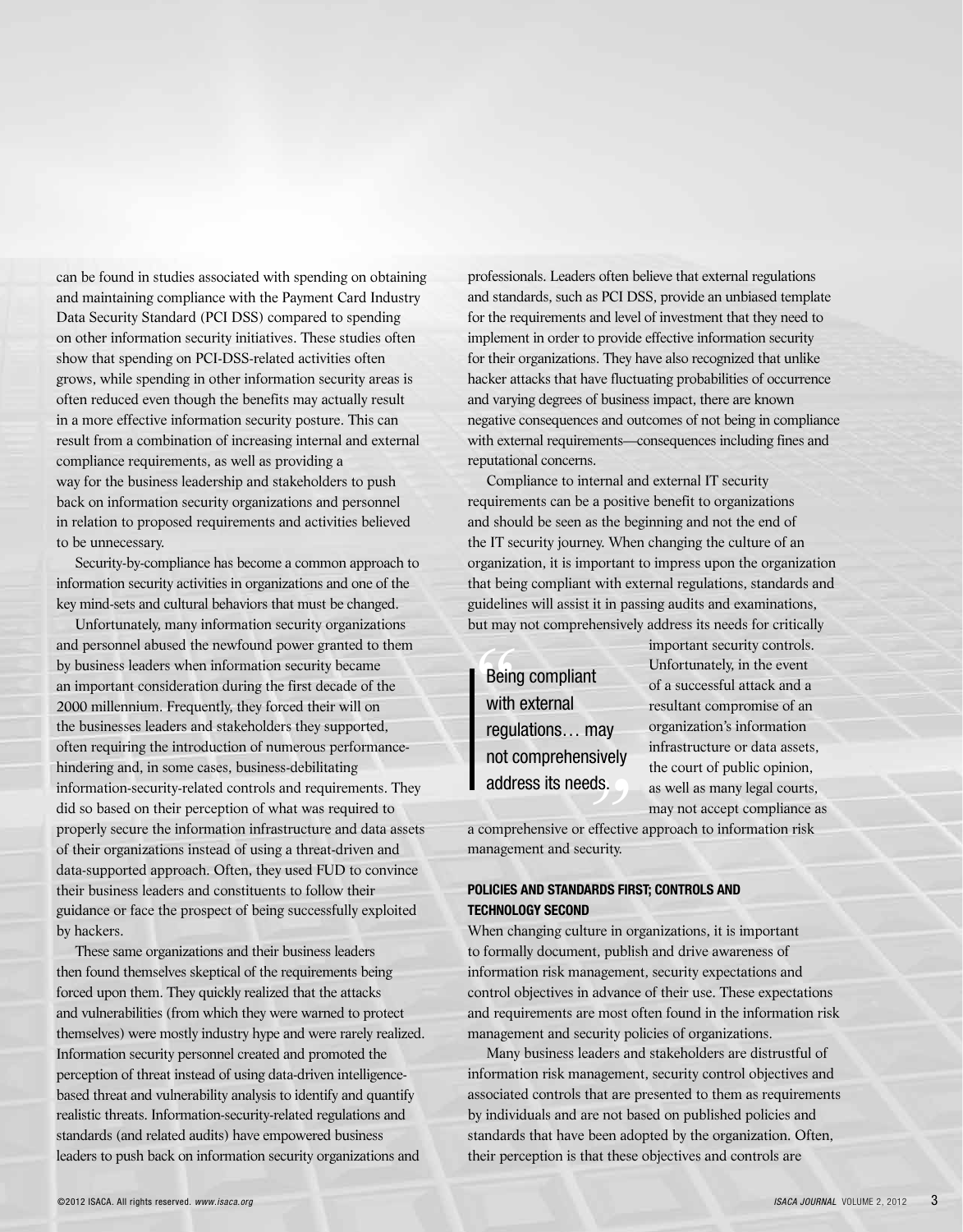optional. If the members of an organization have confidence in the governance process associated with the development and publishing of the information risk management and security policies and standards development, they are more likely to adopt and embrace them.

Implementing policies and standards that cause minimal impact to the activities and behaviors of the target population often results in a faster pace of adoption, leading to positive adjustments to culture. These easily digestible policies and standards should be presented in the context of an information infrastructure and data asset protection road map that identifies the current, as compared to the ideal, capability of the organization and how it supports the organization's overall goals. The policies and standards can then be incrementally enhanced over time as the organization becomes more capable of meeting the identified ideal state.

#### **FOCUS ON THE PROTECTION OF DATA AND BUSINESS PROCESSES, NOT TECHNOLOGY**

The commonly used approach to information security is to focus on the protection of information technology based on the assumption that such an approach appropriately protects the organization's data assets. Even accepting the assumption that the organization can effectively maintain comprehensive technology controls, it does not account for the fact that data do not necessarily have to interact with technology, but the organization still has the same security requirements. A more effective approach is to focus on protecting business processes and their associated data first, and the technology with which they interact second.

In this approach, data classification models and standards define the security control objectives and requirements for business processes and data. By applying this method, organizations can ensure that no matter where their data reside, they will have an appropriate level of protection that aligns with the organization's risk appetite. This methodology can also identify situations or environments in which adequate information security controls for business processes and data should not be implemented and should not be allowed to be present until their requirements can be met.

#### **DATA CLASSIFICATION**

Data classification supports the perspective that not all data are created equal and their value can and often do change,

based on business activities and conditions. By establishing a simple and easy-to-understand data classification practice model, organizations can provide guidance to employees about expectations for the level of protection associated with different data types. Each category of data classification should include descriptors of the type of data that are associated with it, as well as the control objectives that are required. This approach can help remove the mystery of the risk management and security expectations for data and demonstrate that information risk management and security organizations can be flexible.

When developing data classification models, it is important to keep them as simple as possible and to provide a middleground designation. This middle-ground designation should provide adequate requirements and controls to prevent accidental disclosure and reasonable due care of the organization's data assets. It should not force the business or its constituents to require business-restrictive controls that may be counterproductive to required or beneficial activities. A three- or five-category data classification model should meet the requirements of the information risk management and security functions. It also provides an easy-to-follow framework for the business audience that will be required to believe in and utilize it.

| <b>Data Classification Levels and Designations</b> |                                              |
|----------------------------------------------------|----------------------------------------------|
| <b>Level</b>                                       | <b>Designations</b>                          |
| 5                                                  | Confidential-Restricted                      |
|                                                    | Confidential-Customer- or compliance-related |
| 3                                                  | Proprietary                                  |
|                                                    | Internal use only                            |
|                                                    | <b>Public</b>                                |

#### **USERS—THE GREATEST ASSET AND THE MOST CHALLENGING ADVERSARY**

Many information security professionals and organizations have identified the user community as the weakest link in their information security postures. They often go to great lengths to limit the ability of users to knowingly and/or unknowingly cause negative impacts to the organization and its constituencies. While it is true that users, especially those with privileged access to sensitive environments and information, can easily compromise or damage an organization's information infrastructure and associated data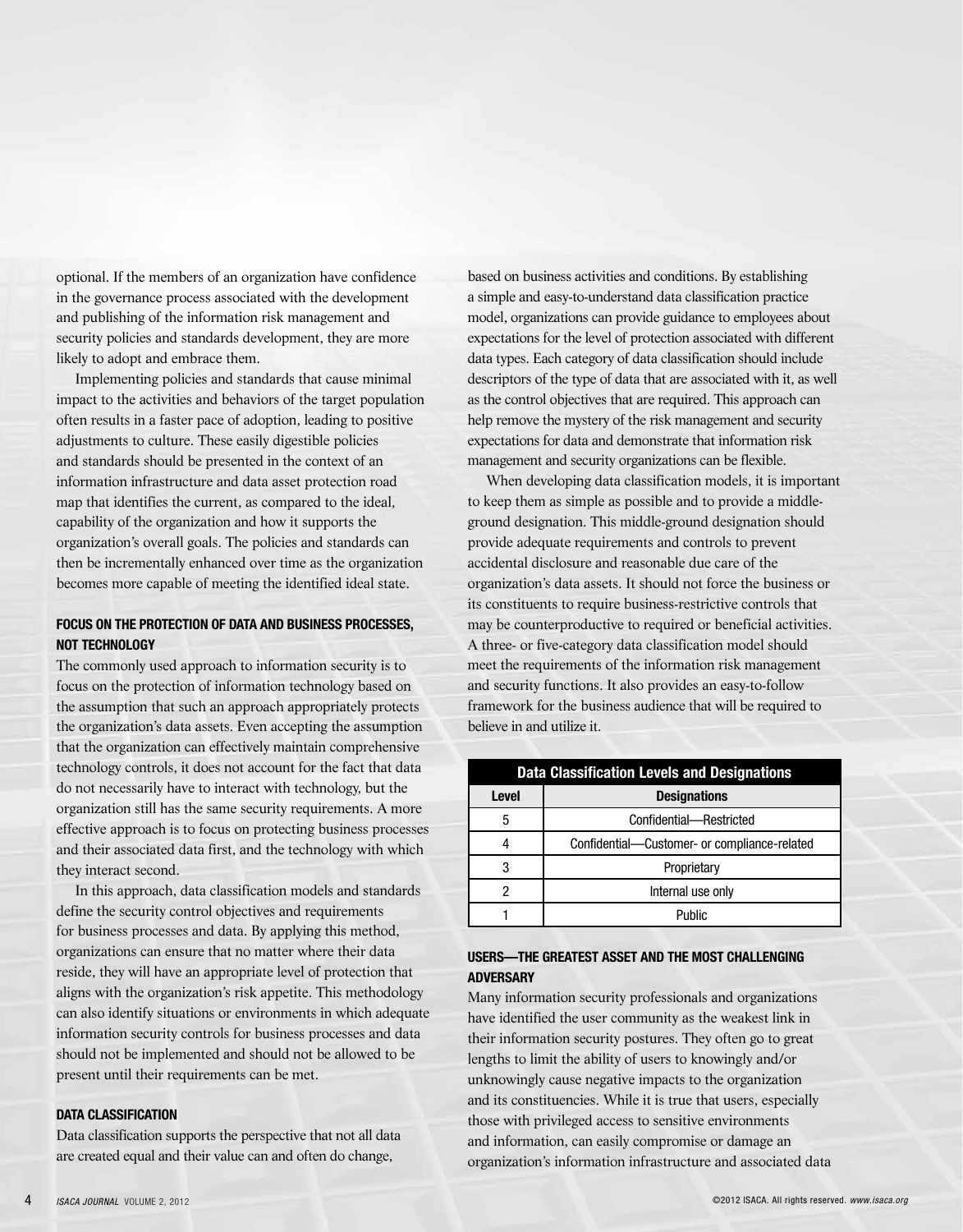assets, they can also be the most effective control and greatest security asset. Users have the added benefit of their senses and intuition to detect when something is out of sorts, while current computing-based analysis can perform only rule-based and binary analysis to identify inappropriate activities or behaviors. In this way, the user is still minimally 50 percent smarter than the computer since the computer only knows "*Yes"* or *"No,"* but the user knows "*Maybe."*

In many recent data breaches and information infrastructure compromises, such as the TJX data breach identified in 2007, it is the user who has identified the existence of an incident first and not the sophisticated information security technologies that were employed. Technologies are beneficial in helping in the incident response and investigation activities, but only when they are properly implemented and operated by knowledgeable and capable professionals.

A key part of successfully creating a risk-conscious and security-aware culture is to gain the trust of the individuals whose behaviors are to be modified. By implementing controls and capabilities that are designed to protect the information infrastructure and data assets from their users, organizations may actually alienate these same users and make them feel untrusted. This lack of trust often leads to the users no longer being supportive of risk and security objectives, and to a less-productive and unhappy working environment.

#### **TRUST BUT VERIFY**

A trust-but-verify approach to monitoring and oversight of organizational and employee activities can be an effective approach both to manage risk and meet the control objectives required by information security and risk management. Often, organizations and individuals view information security professionals and organizations as lacking faith in their ability to conduct their activities in a security-conscious and trustworthy fashion. This point of view is often fueled by the introduction of governance and oversight controls, such as user activity logging on computing resources that are appropriate in the eyes of information security personnel but can be interpreted as lack of trust and invasion of privacy by the employees being monitored.

By using a trust-but-verify approach to the communications associated with the design and operation of these controls, an organization can present these capabilities as a benefit to both the employee and the organization while, at the same time,

minimizing the negative associations. In these situations, it is important first to communicate to both the organization and the affected employees that these controls can help ensure that they will not be subjected to investigation or suspected of nefarious actions since objective proof will exist to rule them out from knowingly being part of any incident.

#### **OVERSIGHT BOARD—REMOVING THE PERCEPTION OF THE IVORY TOWER**

One of the strategic elements of a governance process associated with information risk management and security is the introduction and use of an oversight board. Members of organizations often perceive information security as having "ivory tower" syndrome. This happens when a belief exists that information security personnel and their organizations do not have an accurate or intimate understanding of the business conditions and expectations, and arbitrarily institute business-restrictive requirements and controls.

An oversight board made up of business leaders and stakeholders can help remove this perception. This board provides guidance and direction to the information risk management and security functions and personnel to ensure that all the activities align with the expectations of the business.

#### **WINNING THE HEARTS AND MINDS**

An effective and well-tested technique that is often used to change a culture is to win the hearts and minds of the population being addressed. The creation of a risk-conscious and security-aware culture requires an organization and its personnel to believe in and derive value from what is being promoted and requested of them.

There are various techniques that an organization can use to affect this, including using an embrace-and-educate approach, as well as identifying personal benefits associated with information security and risk management.

#### **Embrace and Educate—Turning "No" Into "Yes"**

Security is often known for saying "no" when it comes to the adoption of new ideas, concepts, technologies and solutions. This is not to say that this negative response is always without merit. It is often the case that until the threats and risk and associated management capabilities can be identified, security takes a cautious and conservative view of new ideas, concepts, technologies and solutions. Unfortunately, this behavior often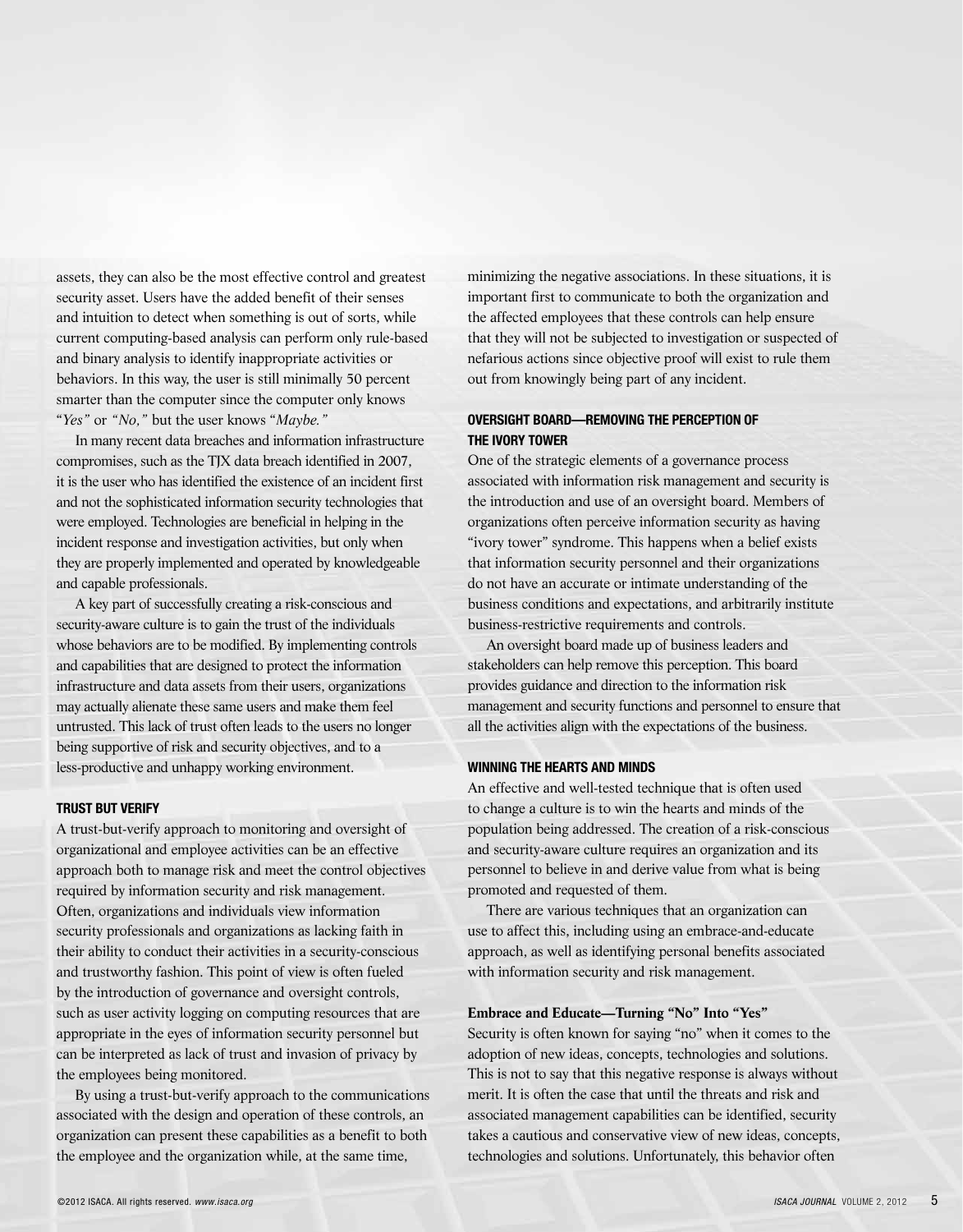drives individuals and organizations to act in a covert fashion if, for example, they perceive the benefits of a technology outweighing the risks of its use. This often leads to a lack of visibility and ability to govern the use of the new technology which may result in a higher risk to the organization than might have occured if the use of the new technology had been allowed.

The adoption and use of an embrace-and-educate approach to new ideas, concepts, technologies and solutions can help change culture and create positive feelings among the information risk management and security elements of an organization. In this approach, the risk management and security elements of the organization recognize and acknowledge the immediate value of the capabilities that the business intends to use. At the same time, this approach educates the organization's user population regarding identified threats and risks associated with these capabilities and the organization's expectations of their use to ensure appropriate levels of security This method also reinforces to the organization and its stakeholders that the risk management and security elements now include an advisory consulting function that actively supports the interests of the business.

The key to the success of this method is to use education and awareness techniques that can be easily understood and internalized by the intended audience. This often means the use of simple and easily understood terms, case studies and examples that are readily identified as being applicable to the organization's business activities.

#### **Personal Benefits**

If individuals can derive personal benefit and value in the knowledge, insights and guidance provided to them about risk and security, it is likely that they will change their behaviors in both their personal and professional lives to be more risk conscious and security aware. An example of this is a change in individuals' use of social networking solutions. These capabilities are often used by individuals for personal activities, but increasingly have business benefits as well.

If an organization chooses to block access to these solutions in the workplace in the name of security, individuals will often find covert ways to access them without the organization's knowledge. If the same organization proactively provides education and awareness about the risks and threats associated with these capabilities, presented as an employee

benefit and not a business expectation, and also provides user-friendly guidance for their safe use, it will often achieve positive results. Employees often appreciate information presented to them by their employers as a personal benefit, and, as a result, they change their work-related usage behavior to incorporate the guidance provided. The organization can then remove some of the security-related restrictions for the use of these solutions using corporate assets, promote an employee-friendly workplace, regain visibility into their usage, and take advantage of the business benefits they can provide.

#### **EFFECTIVE REINFORCEMENT METHODS**

Changing the mind-set and the culture of an organization requires the use of effective and consistent reinforcement of the desired state. In doing so, it is important to identify the learning styles, values and interests of the intended audience. The use of various methods and techniques to deliver messaging is essential to reach a diverse audience. This messaging can include in-person training and seminars, computer-based training and messaging (i.e., screen savers), visually stimulating and thought-provoking strategically placed signage, and positive messaging that demonstrates how the adoption of this new mind-set can promote success and benefit not only the organization, but the individual as well.

There are also opportunities to effectively reinforce the desired state by introducing and maintaining information risk management and security-related considerations into business processes and activities. Information risk management and security activities, including threat assessment, risk profile alignment and control assessments, should also be introduced as an element of consideration and, where possible, as an approval gate in key business processes, including product management, project management, solution development, change management and operations. This ensures that information security and risk management activities are integrated into the business-as-usual activities of the organization that will drive awareness and cultural change.

#### **FOCUSING ON WHAT REALLY MATTERS—THREAT AND VULNERABILITY ANALYSIS**

Many organizations find themselves overwhelmed by the numerous ways in which a motivated and capable adversary can compromise their information and information infrastructure. In many cases, organizations limit the adoption of new capabilities